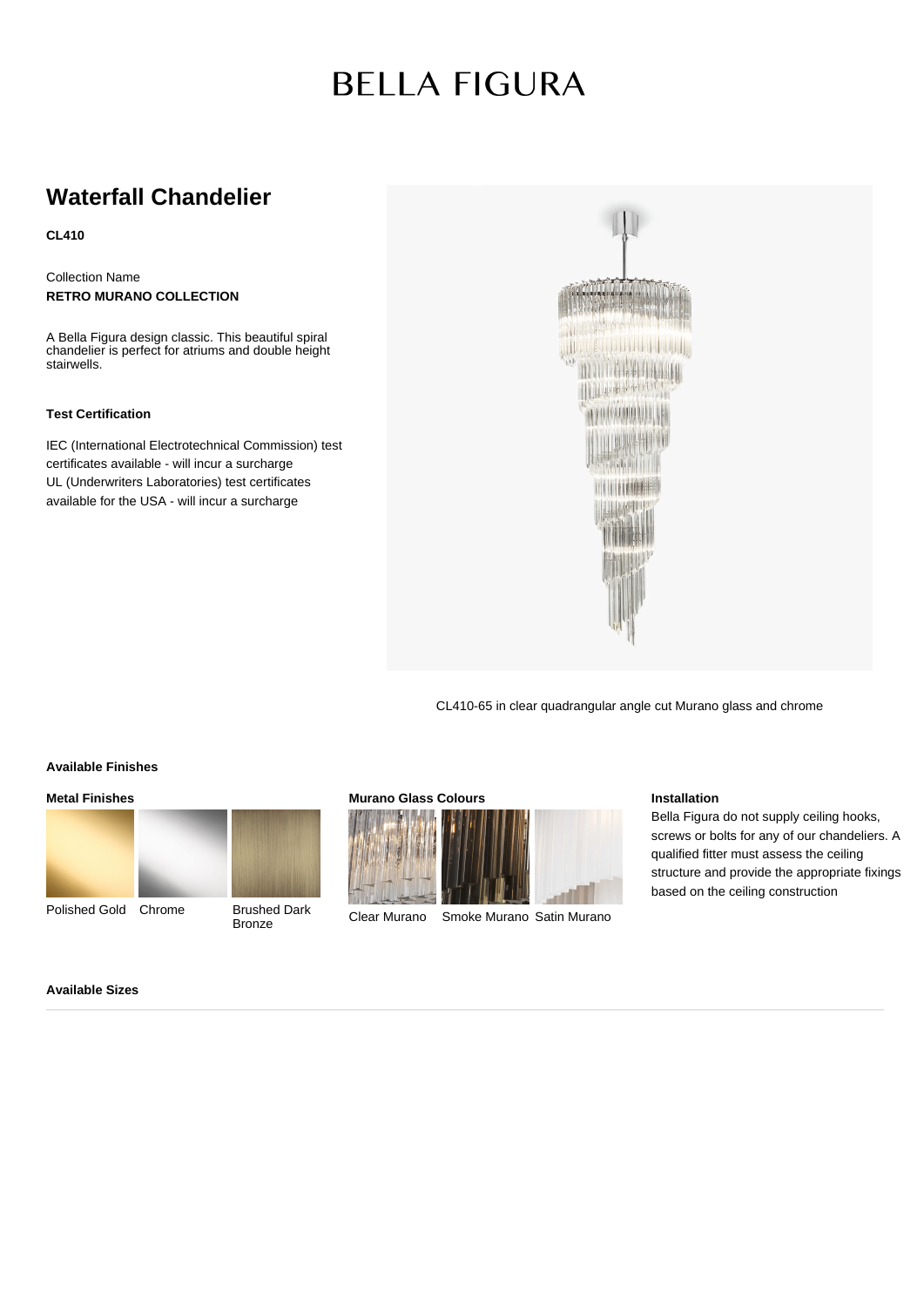# **BELLA FIGURA**

# **Size One**

CL410-30 Height: 75 cm (29.53") Diameter: 30 cm (11.81") 5 x 40w E26 Max watt and Lamps: 40w Net Weight: 20 kg / 44 lb



### **Size Two**

CL410-40 Height: 100 cm (39.37") Diameter: 40 cm (15.75") 8 x 40w E26 Max watt and Lamps: 40w Net Weight: 28 kg / 62 lb



### **Size Three** CL410-55 Height: 150 cm (59.06") Diameter: 55 cm (21.65") 13 x 40w E26 Max watt and Lamps: 40w Net Weight: 58 kg / 128 lb



### **Size Four**

CL410-65 Height: 200 cm (78.74") Diameter: 65 cm (25.59") 16 x 40w E26 Max watt and Lamps: 40w Net Weight: 90 kg / 198 lb